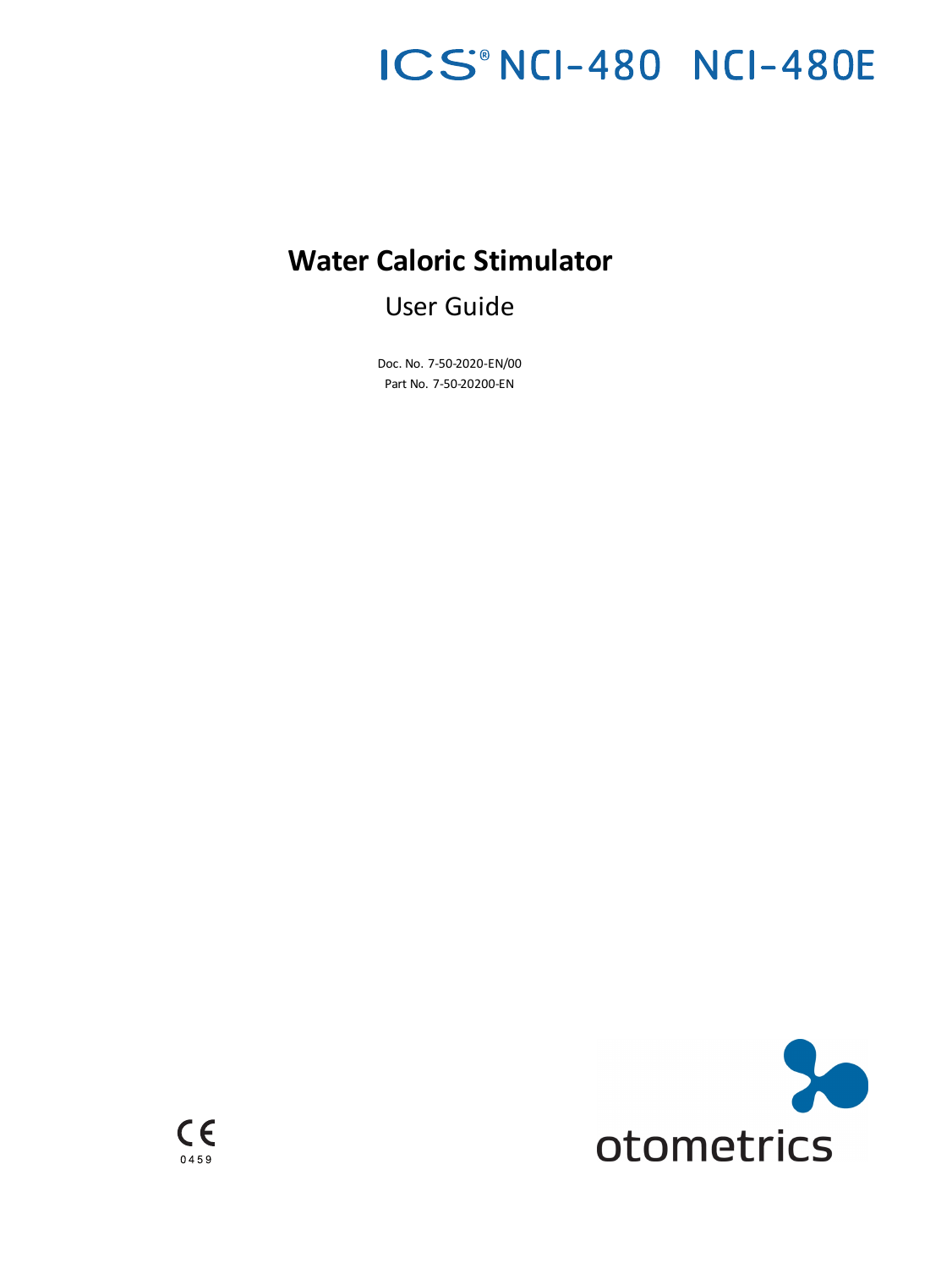#### **Copyright notice**

Nopart of this documentation orprogrammay be reproduced, stored in a retrieval system, ortransmitted,in anyform orby any means, electronic, mechanical, photocopying, recording, or otherwise, without the prior written consent of GN Otometrics A/S.

**Copyright© 2015,GN Otometrics A/S** Publishedin Denmark byGN Otometrics A/S, Denmark

All information, illustrations, and specifications in this manual are based on the latest productinformation available at the time of publication. GN Otometrics A/S reserves the right to make changes at any time without notice.

#### **Registeredtrademarks and Trademarks**

MADSEN Itera II,MADSEN OTOflex 100, OTOsuite,AURICAL FreeFit, AURICAL Visible Speech, MADSEN Astera², MADSEN Xeta,ICS Chartr 200 VNG/ENG, ICSChartr EP, OTOcam 300,MADSEN AccuScreen, MADSEN AccuLink,ICS AirCal, AURICAL Aud,AURICAL HIT, ICS Impulse, OTObase and MADSEN Capella<sup>2</sup> are either registered trademarks or trademarks of GN Otometrics A/S.

**Versionrelease date** 2015-03-12

**Technicalsupport**

Please contact your supplier.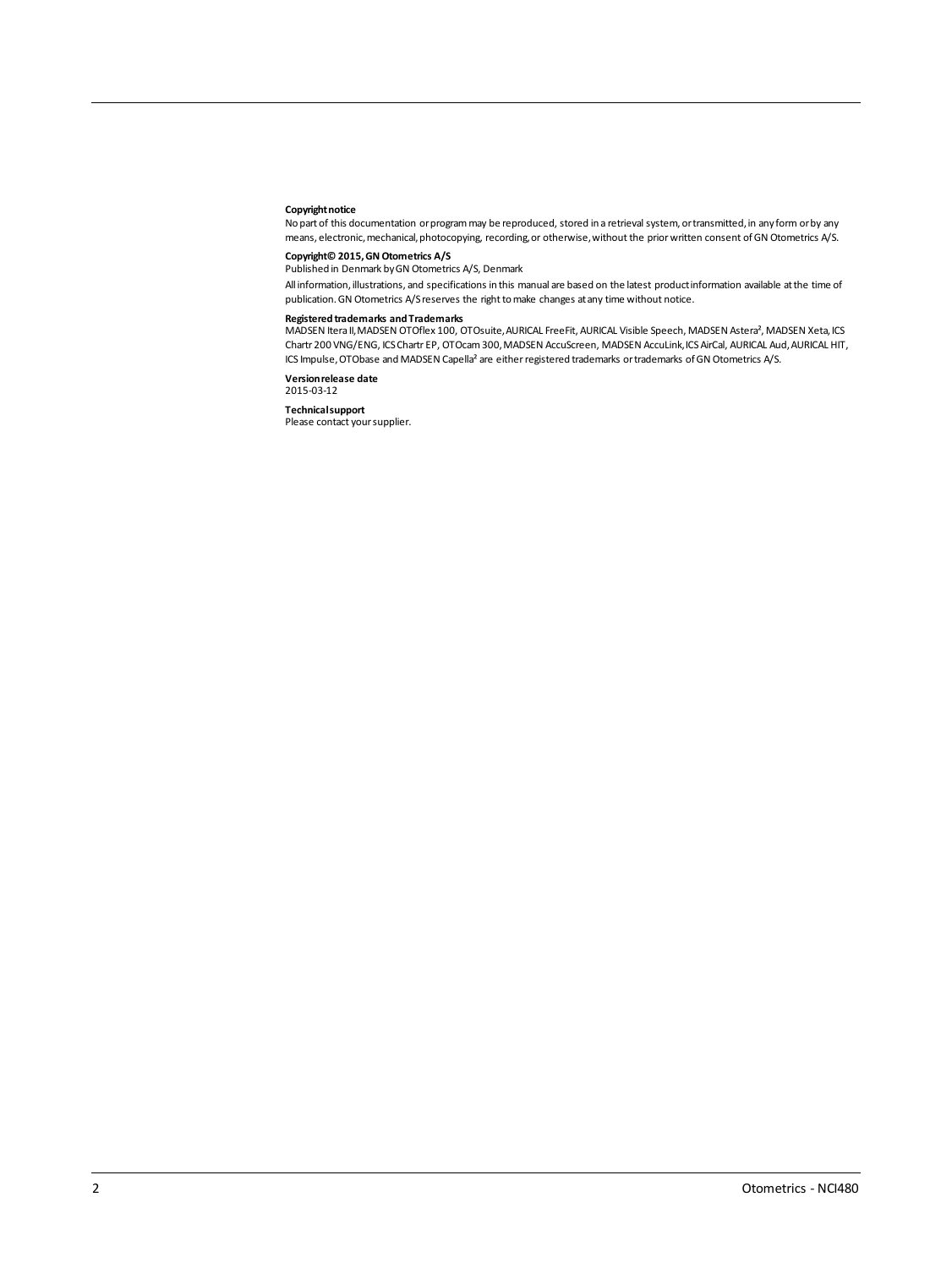## **Table of Contents**

| $\mathbf{2}$ |                                                                                                                                                                                                                                | 5              |
|--------------|--------------------------------------------------------------------------------------------------------------------------------------------------------------------------------------------------------------------------------|----------------|
|              |                                                                                                                                                                                                                                | 5              |
|              |                                                                                                                                                                                                                                | $\overline{7}$ |
| 5            | Operating procedures influences in the continuum contract of the contract of the contract of the contract of the contract of the contract of the contract of the contract of the contract of the contract of the contract of t | 12             |
|              |                                                                                                                                                                                                                                | 13             |
| 7            |                                                                                                                                                                                                                                | 14             |
| 8            |                                                                                                                                                                                                                                | 14             |
| 9            |                                                                                                                                                                                                                                | 15             |
|              |                                                                                                                                                                                                                                | 16             |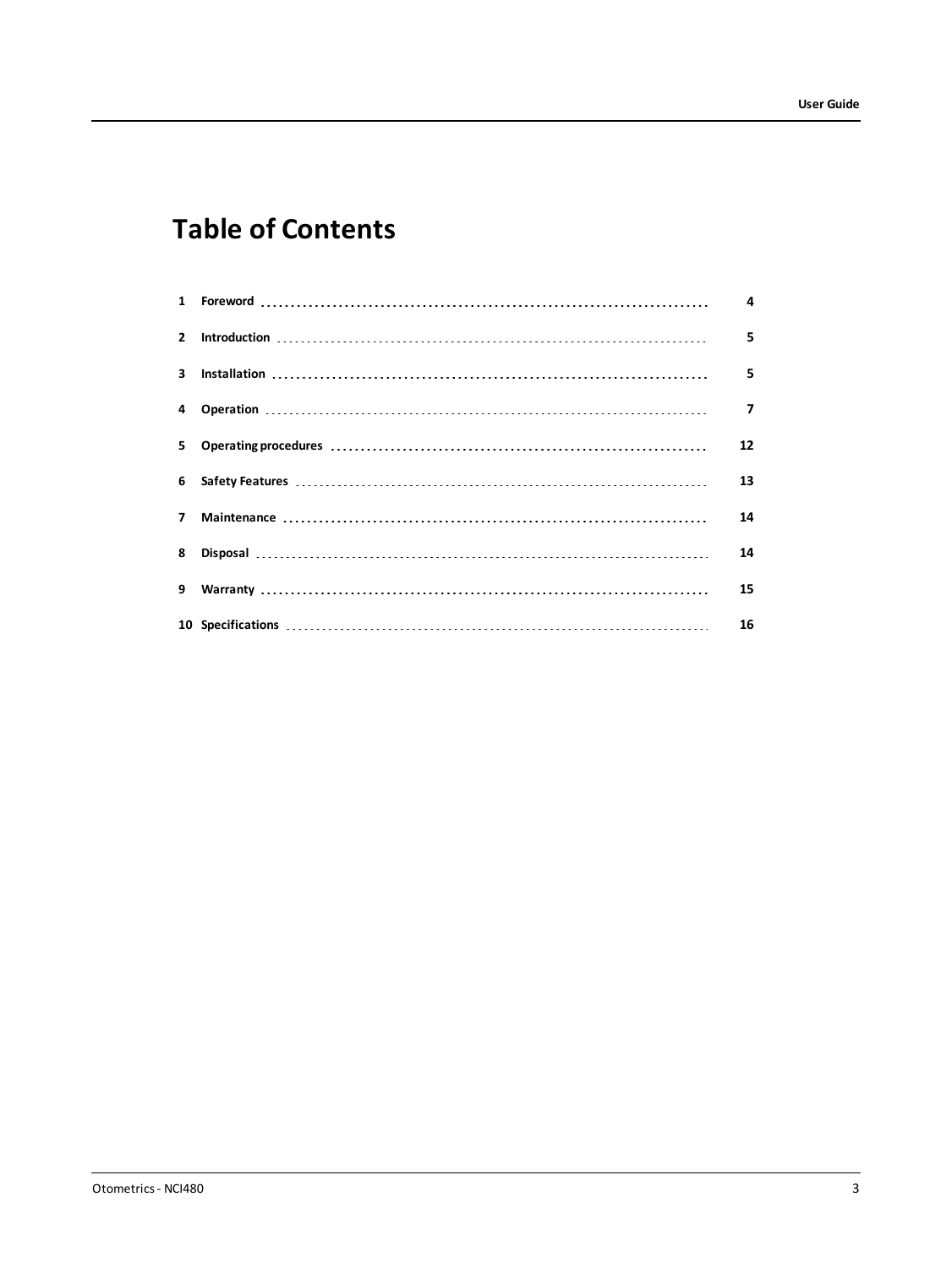## **1 Foreword**

<span id="page-3-0"></span>GN Otometrics specializes in the manufacture of instruments for electro-oculography and electronystagmography. Our products are of high quality and can be expected to provide excellent diagnostic information for many years. We back these instruments with a warranty and service commitment. Please contact our factory or our authorized distributor should you require our assistance.

 $C \in$ 0459 only applies to the NCI-480/E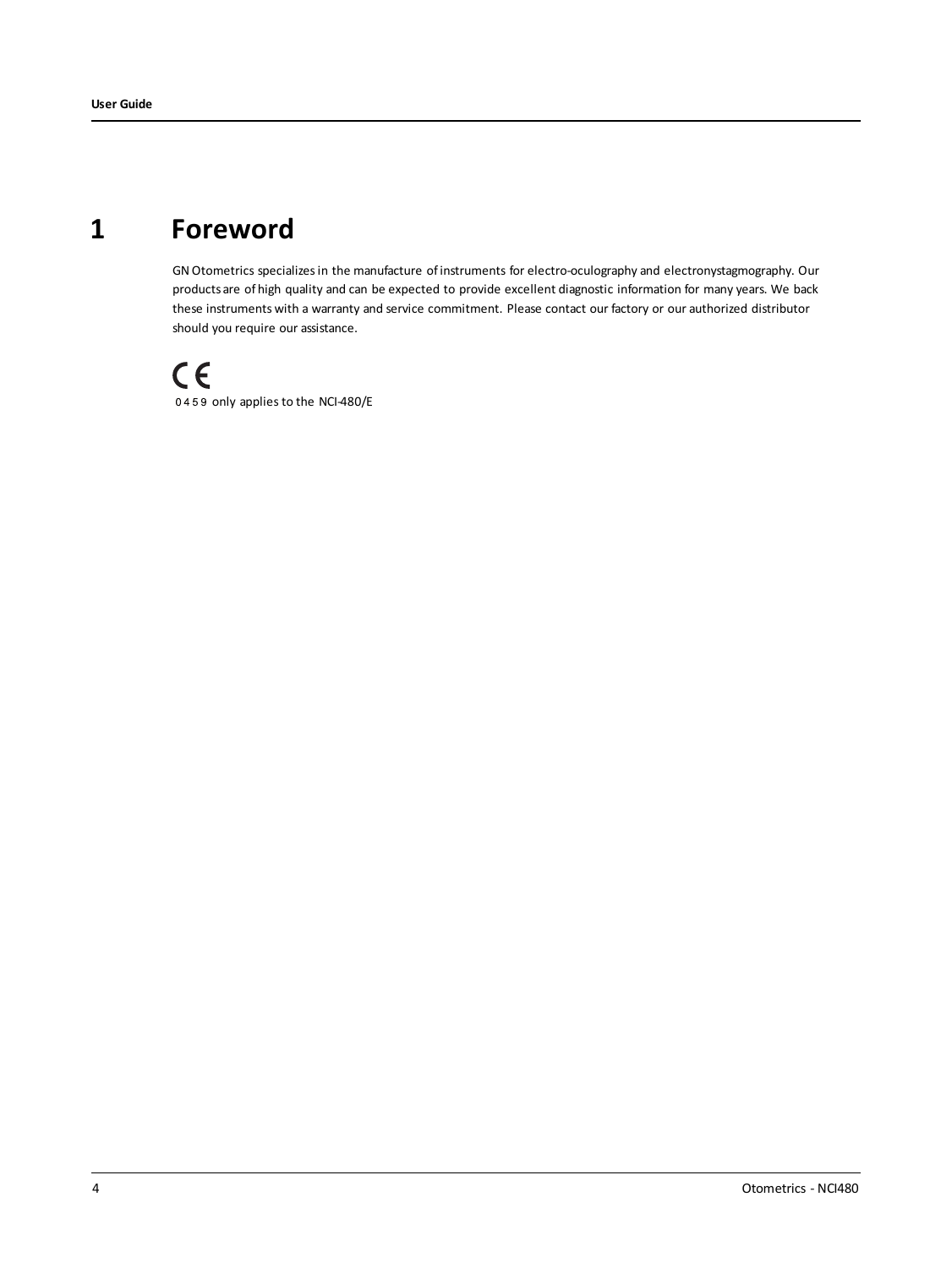## **2 Introduction**

<span id="page-4-0"></span>The NCI-480/E Water Caloric Stimulator delivers a thermal stimulus to the inner ear for vestibular testing.

In order to meet the requirements of a caloric test, it delivers the most precise, repeatable stimulus available. By continuously circulating the water through the delivery tube, the water temperature reaches a steady state and the need to purge is eliminated. The rate at which heat islost to the delivery tubing and the surrounding environment is constant, avoiding the problem of changing rates of heat loss in systems that do not continuously re-circulate the water.

The system consists oftwo independent temperature-controlled bathsinterconnected to a common delivery system. These baths will maintain separate temperatures within ± 0.1°C of their preset temperature. The bath containers are designed to resist spillage and to be easy to remove and replace.

The temperature and duration ofthe stimulus are set using a digital control on the front panel. A separate control on the front panel allows the operator to set and measure the flow rate. Powerful pumps assure that the height ofthe delivery head does not significantly change the flow rate.



**Fig. 1** NCI-480/E internal view

## **3 Installation**

<span id="page-4-2"></span><span id="page-4-1"></span>Carefully unpack the instrument and remove it from the box. Place it on a flat surface for examination. Remove the two knurled shipping screws from the bottom front of the unit. Tilt the chassis upward ([Fig.](#page-4-2) 1► 5). The support mechanism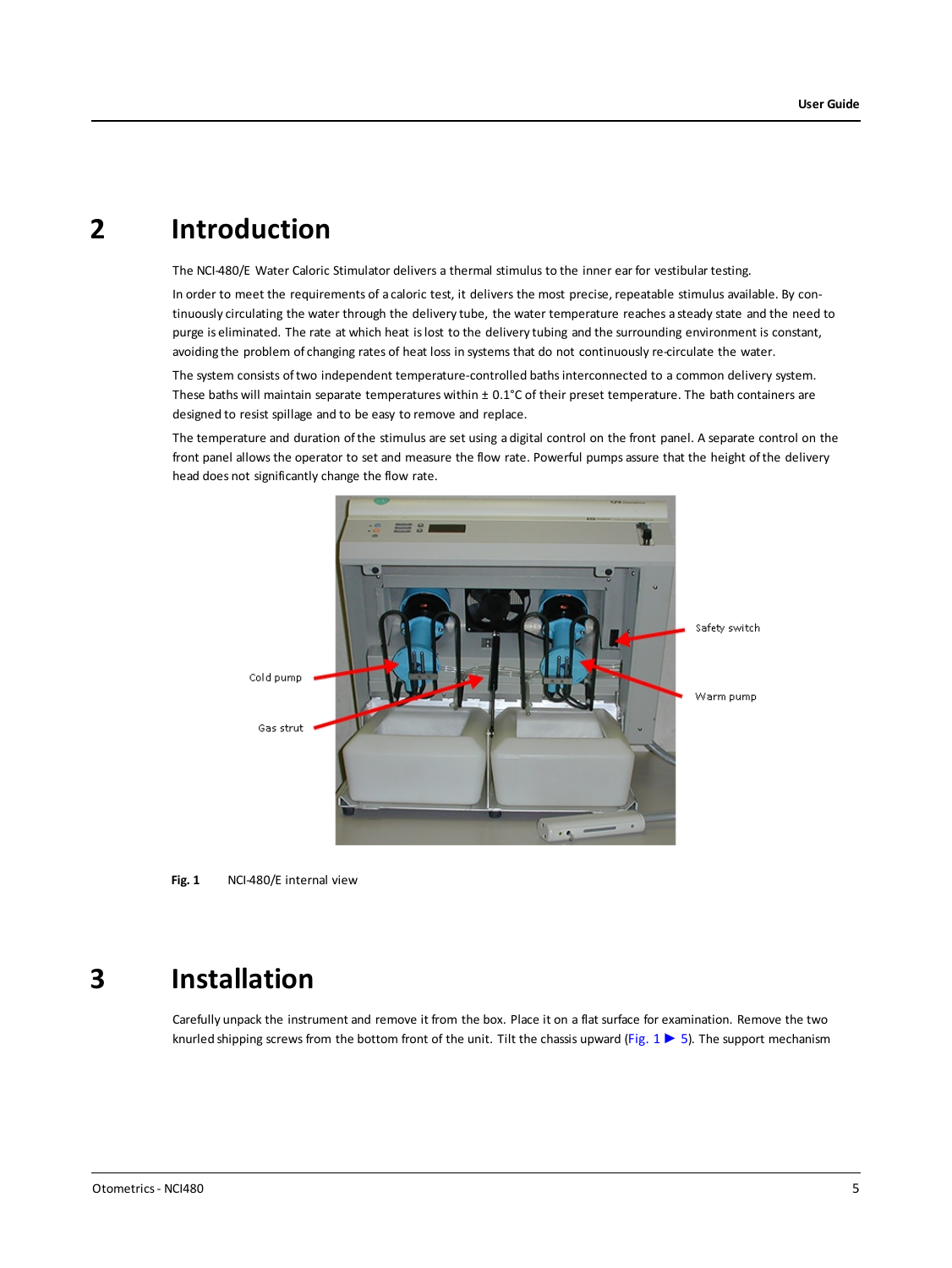will hold the hinged chassis in the open position. Check the bath containers to be sure they are clean and free of anything that might inhibit operation.

### **3.1 Placement**

The system is designed to be used at any convenient level such as on a table or cart. A 2'h x 2'w x 2'd area is required. The water-filled weight ofthis unit is approximately 65 pounds and that must be considered in its installation on a load-bearing surface. A typical room layout is shown in [Fig.](#page-5-0)  $2 \triangleright 6$ .

Location of the system near a sink with running water is recommended to facilitate emptying and cleaning processes. Note that only **distilled water** must be used for irrigation. Water that is not distilled will leave deposits ofmineral and/or metallic salts in the miniature solenoid control valves.

LAYOUT OF CHARTR ENG TEST ROOM

MINIMUM ROOM SIZE 8 FT. WIDE x 12 FT. LONG



<span id="page-5-0"></span>**Fig. 2** Typical room layout for performing the ENG test.

### **3.2 Room Conditions**

It is important for the most convenient operation ofthis system that the [Fig.](#page-4-2) 1 ► 5: room temperature remain at or below 24°C. Thisis almost always possible in no [Fig.](#page-4-2) 1 ► 5 normal air-conditioned examining rooms. Temperatures above this value will cause the 30°C bath to take significant time to cool to 30°C when the bath is switched from 44°C to 30°C.

### **3.3 Interconnections**

The water caloric stimulator can be controlled by the computer-based CHARTR system. Connections are described in section Rear Panel [Connectors](#page-9-0) ► 10.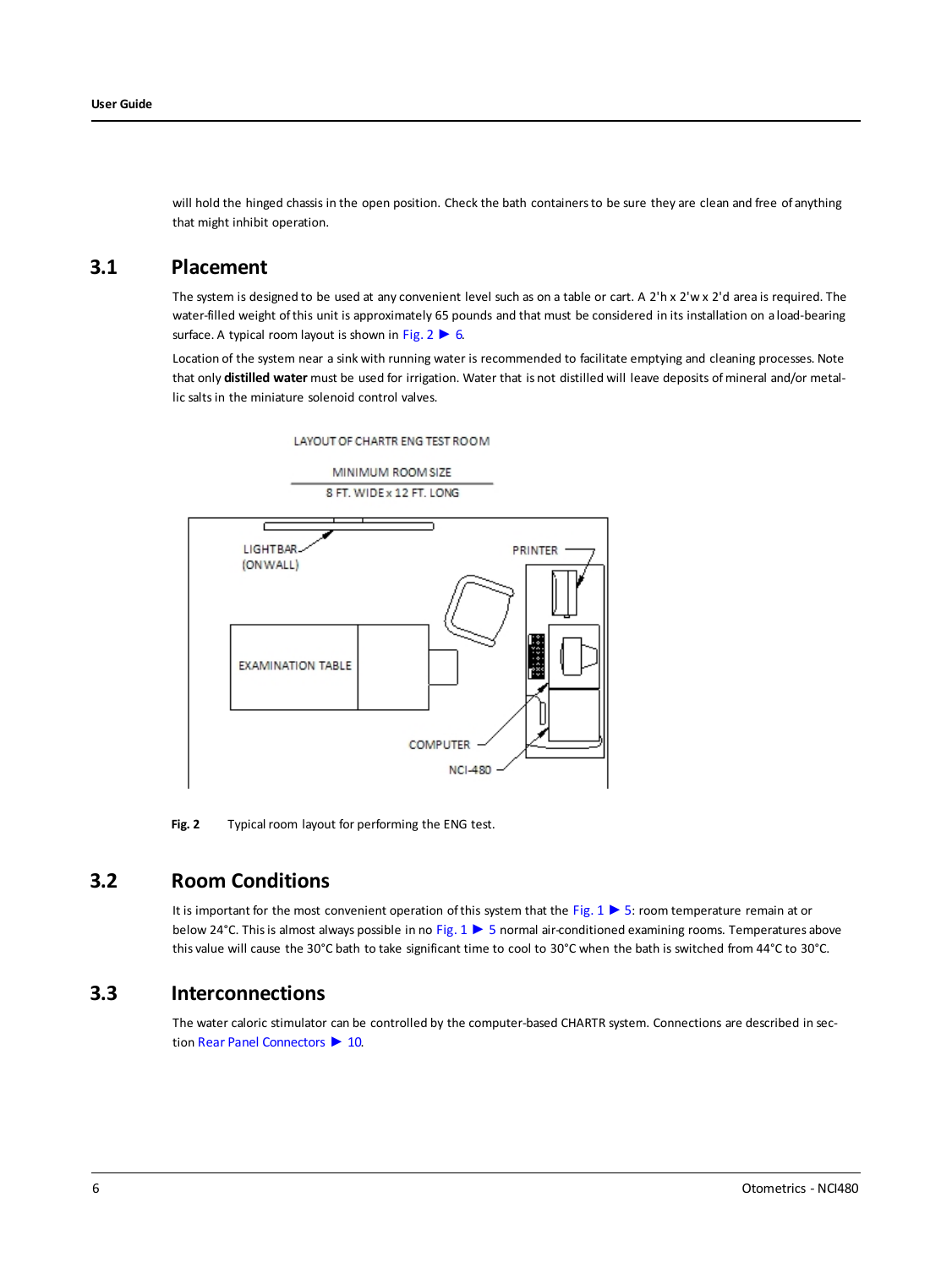### **3.4 Charging the Memory Backup Capacitor**

The NCI-480/E incorporates a large capacitor to provide power to maintain the temperature and time set-points while the unit isturned off. The operation of this capacitor issimilar to that of a rechargeable battery.

1. Before the NCI-480/E is placed in service

Although the capacitor is fully charged at the factory, considerable time may elapse before the unit is actually placed in service. Therefore, it is recommended that the following procedure be followed before the unit is placed in service.

Turn the NCI-480/E on. Open the chassis to turn off the pumps and heaters. Leave the NCI-480/E turned on for at least 12 hoursto fully charge the capacitor. The capacitor cannot be overcharged. A fully charged capacitor is expected to maintain the set-points for one week or more.

2. During routine use of the NCI-480/E

The capacitor automatically charges whenever the unit is turned on. A couple of hours per day of routine use should be sufficient to keep the capacitor charged.

3. After prolonged interruption of use.

<span id="page-6-0"></span>Ifthe NCI-480/E is out of service for a week or more, follow the procedure for initial charging ofthe capacitor as described in item "Before the NCI-480/E is placed in service".

### **4 Operation**

Safety, precision and operator convenience are the key design considerations for the NCI-480/E. Temperature control is provided for a body of water that includes the water in the delivery tube. By continuously circulating water through the delivery tube, the temperature throughout the system is maintained at the preset temperature. Flow rates and delivery times are precisely controlled as described below.

Centrifugal pumps move water from the selected bath through a valve system into the 10-foot hose. The water passes through a tube in the hose into a special miniature two-way solenoid valve in the hand-held delivery head. Normally the water is routed back to the selected bath by means of a second tube in the hose. When stimulation is initiated, the miniature valve in the delivery head diverts the water from the return tube to the point of stimulation in the ear.

Temperature control is provided by balancing heat introduced by the heaters with heat lossin the baths and along the hose. High room temperatures (above 24°C) slow the stabilization of the temperatures in the baths. Continuous mixing ensuresthat the temperature throughout the bath is uniform.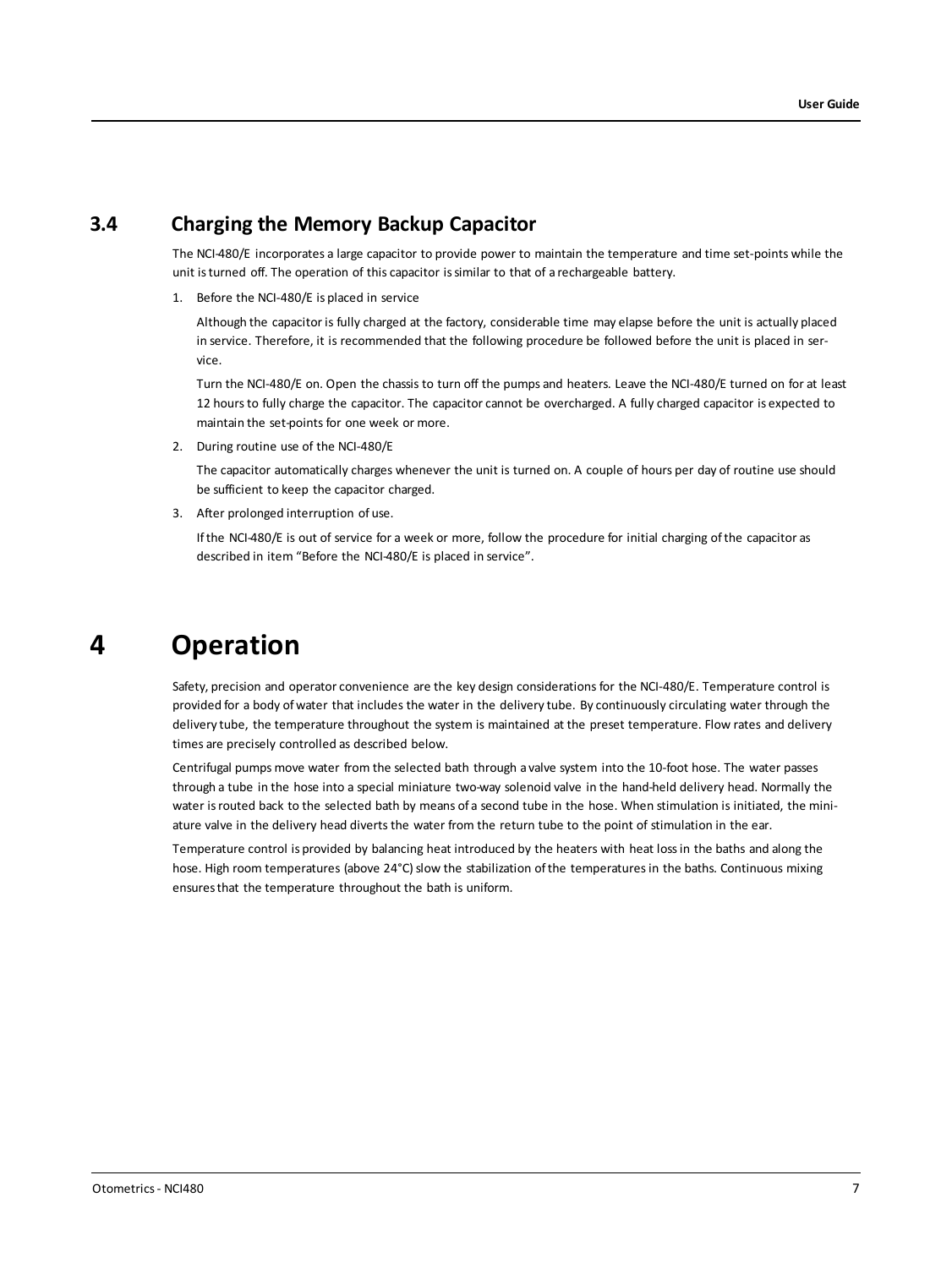

<span id="page-7-1"></span><span id="page-7-0"></span>**Fig. 3** Front view of the NCI-480/E showing panel controls.

### **4.1 Front Panel Controls**

[Fig.](#page-7-0) 3 ► 8 showsthe front panel of the NCI-480/E. From this panel the operator can control temperature, length ofstimulation and rate of flow.

1. Power Switch

Thisis a push on/ push off type of switch that applies line power to the unit. Power-on isindicated by the illumination ofthe digital display.

2. Digital Display

The display usually showsthe temperature of the selected bath. When the unit is first turned on, it selects the cool bath and displays the bath's temperature. When setting temperature or flow time, the display can show the "set" temperature for a warm or cool irrigation in degrees Celsius (indicated with a "C") or the flow time that is set (indicated in secondswith an "S").

3. Warm (orange) or Cool (blue) Temperature Select Controls

The warm or cool temperature select buttons allow the operator to select the bath from which the water for stimulation will be drawn. The orange button selects warm; the blue button selects cool. The actual temperature of the selected bath is displayed and an LED illuminates next to the button used to select the bath. Once a bath is selected, it takes about 60 seconds for the entire recirculation system to come to equilibrium at the new temperature.

Selections made with these buttons can be used to override computer selections.

4. Warm Temp/Cool Temp Set Controls

These buttons provide a display of the "set" temperature and allow it to be changed. Pressing the **Warm Temp** button causes the set temperature for the warm bath to be displayed. The **Cool Temp** button presents the set temperature for the cool bath. Five seconds after pressing the **Warm Temp** or **Cool Temp** button or after making the last changesto set temperatures(see point [6](#page-8-0)), the display returns to the temperature ofthe selected bath.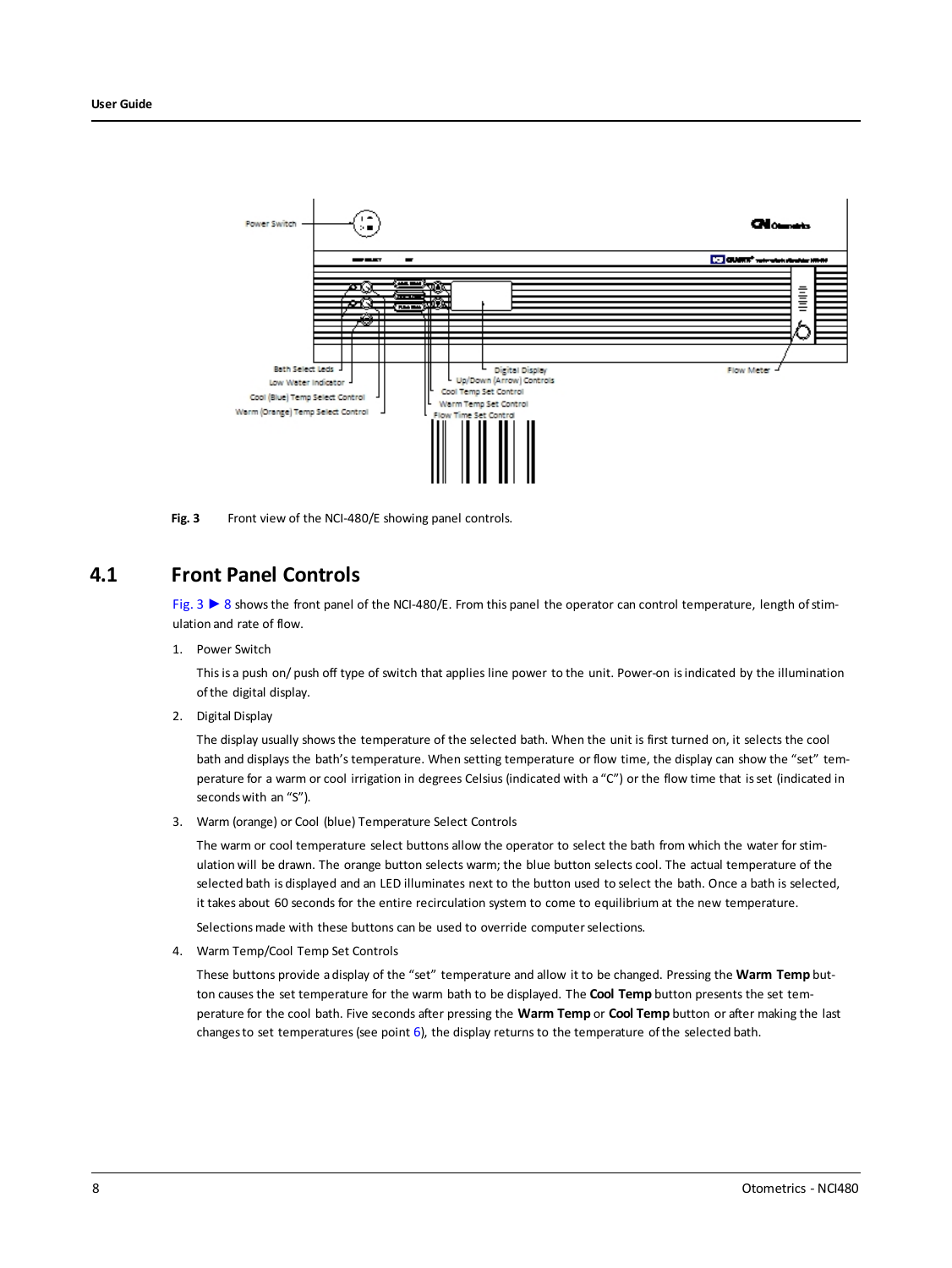5. Flow Time Set Control

This provides a display of the period of time for stimulation and allows it to be changed. By pressing the button marked **Flow Time**, the display changesto the currentsetting for flow time in seconds. Five seconds after pressing the button, or making the last change (see point [6](#page-8-0) below) to set temperatures (see point 6), the display returns to the temperature of the selected bath.

<span id="page-8-0"></span>6. Up or down (arrow) controls

Once the **Warm Temp**, **Cool Temp**, or **Flow Time** buttons have been selected, pressing the up or down (arrow) button will adjust the set temperature or the flow time. A single push of either the up or down button will increase or decrease the temperature by 0.1°C or the flow time by one second (the available time range is from 1 to 99 seconds). By holding the up or down button for more than 3/4 of a second, the temperature or the flow time will change at the rate of 3 units per second in the selected direction.

Once set, the operating parameters will be stored in memory registers and they will not need to be re-entered each time the unit isturned on. The display will automatically return to the temperature of the selected bath 5 seconds after the last button was pushed. Tapping either bath select button (the blue or orange buttons) will immediately switch the display to the selected bath's temperature.

7. Low Water Indicator

Ifthe water in either bath falls below a preset level, the low water indicator will illuminate to alert the user that more water needsto be added to the containers. (This will also light up ifthe top of the unit has not been properly secured; e.g. after cleaning the bath containers.) *Allowing the water level in the baths to continue to drop once this* indicator is illuminated will lead to imprecise control of the temperatures in the baths and increase noise from the *pumps.*

Note • When the unit is first turned on, the low water indicator will not light for a period of 2-3 minutes, even if the *actual water level is low.*

#### 8. Flow Meter

The flow rate can be adjusted by using the control at the base of the flow meter. While the flow meter is accurate, it isimportant to:

#### Regularly, preferably daily, test the rate of flow to assure that the proper amount of water is being utilized.

The flow meter is usually set to deliver 500 cc/minute while actively stimulating. Set the top of the float in the flow meter to be in line with the 500 mark. (Recirculation flow isless than this, usually 350-425 cc/minute.)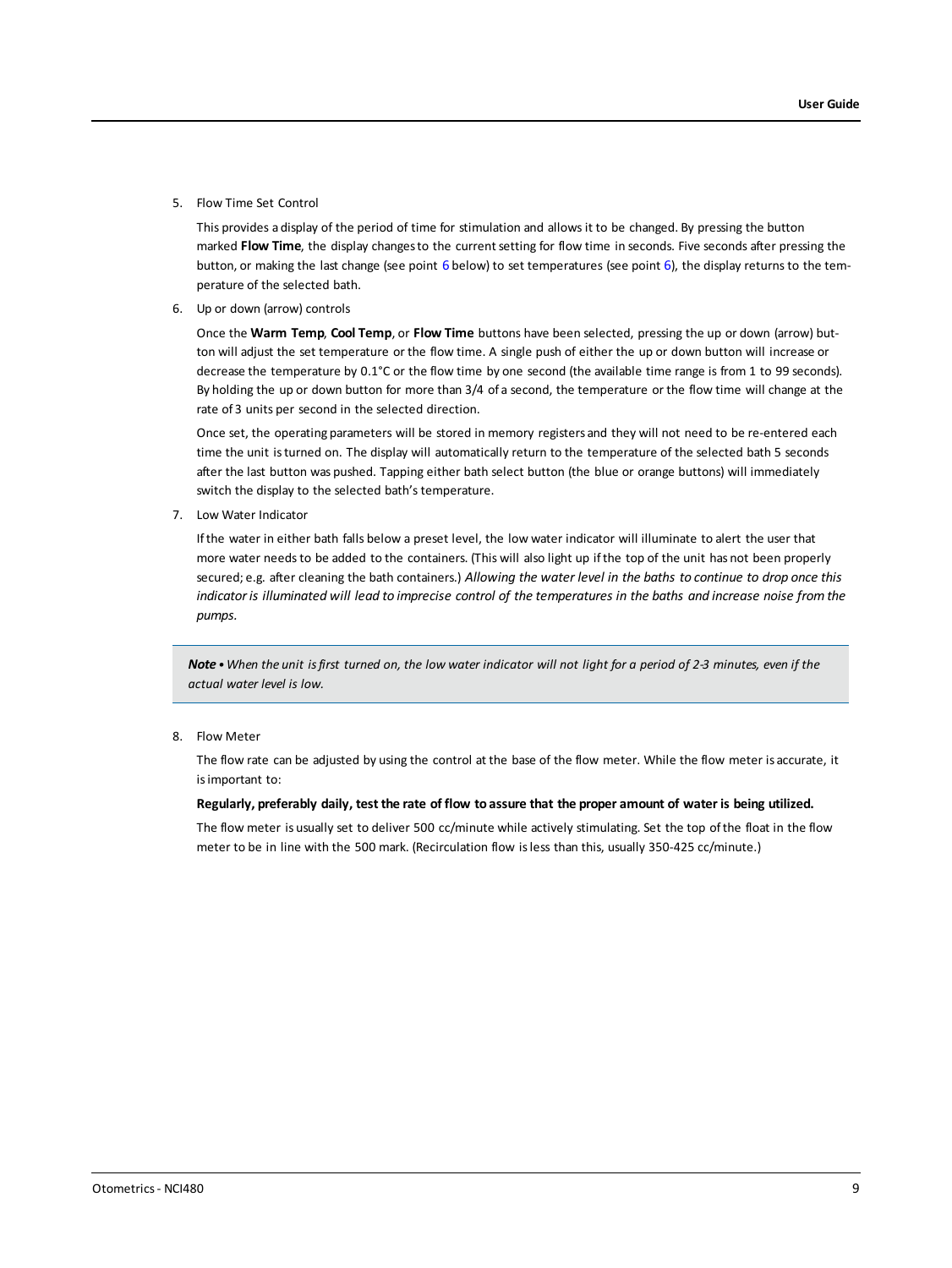### **4.2 Rear Panel Connectors**

<span id="page-9-0"></span>The rear panel is the location of connectors to external control. ([Fig.](#page-9-1)  $4 \triangleright 10$ ).

1. Computer Operation

When the stimulator is used with a CHARTR ENG system, a standard 9-pin RS-232 data cable connects from the stimulator'srear panel **"computer"** connector to the appropriate serial port on the computer (selectable in ENG setup). When the stimulator is used with a Windows-based CHARTR ENG system, the data cable connects from the stimulator'srear panel **"computer"** connector to the computer's light-bar driver board's **"irrig"** connector.

Through these connectionsto the computer, the computer is able to select awarm or cool stimulus via the software. The stimulator is able (using itsfootswitch or delivery head switch) to start and center the patient tracings.



<span id="page-9-1"></span>**Fig. 4** Rear panel view of the NCI-480/E with connectors.

2. Remote Footswitch Connection

A footswitch can be connected to the remote control connector at the rear ofthe stimulator. This would be used to activate the flow of water if a computer is connected and a caloric test has been selected in the software. The first depression of the footswitch will initiate the flow of water and the recording. Subsequent depressions will center the tracing in ENG and starts the video recording in VNG. If the computer is turned on but the software is not running, flow time may be activated by holding down the flow time activation switch or the footswitch for 5 seconds. The functions ofthe footswitch operate in parallel with the flow time activation switch on the delivery head.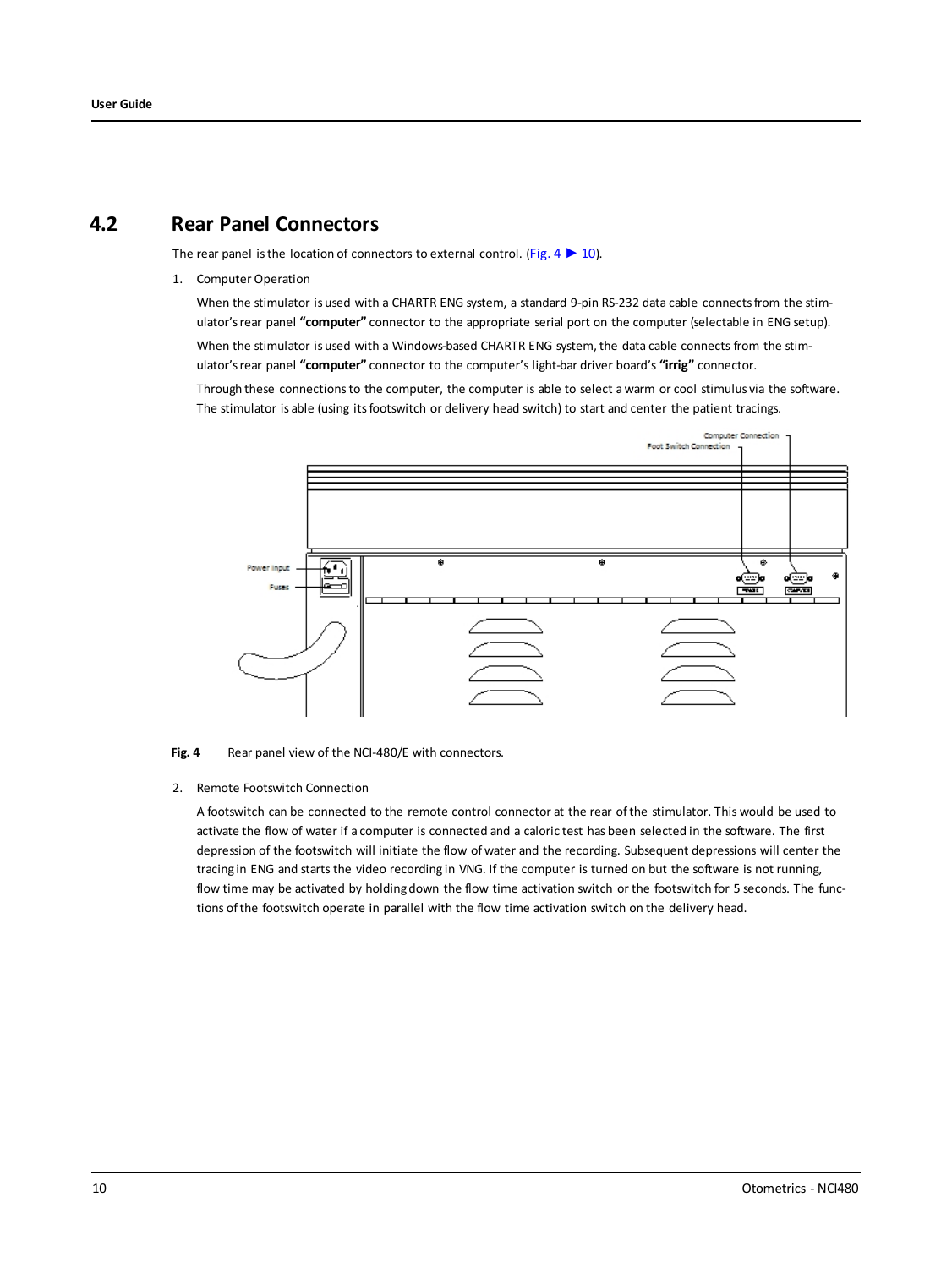### **4.3 The Delivery Head Controls**

The delivery head ([Fig.](#page-10-0) 5  $\blacktriangleright$  11) can be held in any way that is comfortable for the user. The delivery switch initiates the flow of water and if the connection to a computer is made, centers the tracing in ENG and starts the video recording in VNG. Also, when the NCI-480/E is connected to a computer, subsequent depressions ofthe switch remotely centers the tracings.

A lamp to illuminate the patient's ear is incorporated into the delivery head. It isturned on and off by a pushbutton located on the delivery head below the delivery switch.

Ifthe computer is turned on but the software is not running, flow can be activated by holding down the delivery switch for more than 5 seconds.



<span id="page-10-0"></span>**Fig. 5** Front and side views of the NCI-480/E delivery head and controls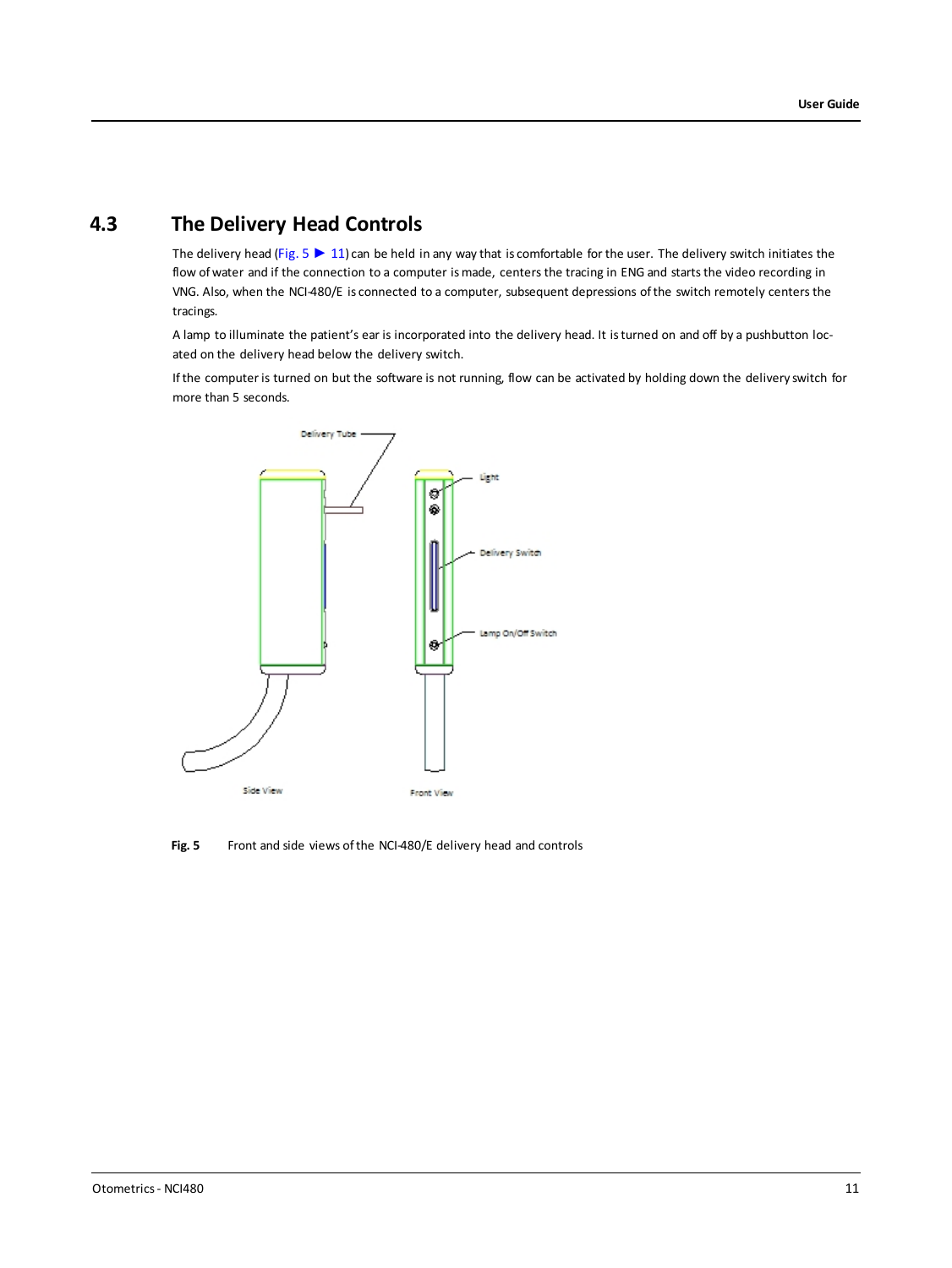## <span id="page-11-0"></span>**5 Operating procedures**

### **5.1 Preparation for Testing**

Start by preparing the water baths. First ensure that the power to the NCI-480/E has been turned off. Next, open the unit by lifting the chassis. Remove the bath containers and fill them with only **distilled** water to the fill line (where the antisplash return begins) and place them back in the unit. Carefully close the chassis.

The NCI-40 is now ready to use. Turn the unit on by pressing the green power switch at the top left of the front panel.

Once powered on the cool temperature bath will be automatically selected asindicated by the illumination of the green LED next to the blue bath select button. Pressthe orange bath select button if the warm bath is to be selected. The digital display will flash until the set temperature isreached. It takes approximately 30 minutes for set temperatures to be reached when the unit is first turned on. When a bath reaches its set temperature  $(\pm 0.5^{\circ}C)$  the temperature display will stop flashing and illuminate steadily. Note that the flashing display does not preclude the user from stimulating the ear. If the set temperature or flow time needs to be changed, see Front Panel [Controls](#page-7-1) ► 8 for instructions on how to use the front panel controls.

### **5.2 Testing Procedure**

Otoscopically examine the ear canal. It should be essentially free of cerumen. If it is not, this must be removed prior to stimulating. Examine the tympanic membrane. **Do not stimulate if a perforation is suspected.**

Position a basin under the ear to collect the water from the stimulation. Have the patient close his/her eyes.

Position the tip of the delivery tube inside the ear canal and depress and release the start button on the delivery head. This initiates the flow of the water into the ear canal and if the stimulator is connected to the CHARTR VNG/ENG system will also start the recording and subsequent presseswill center the tracing. If installed, the footswitch will also serve to start and center tracings and start the irrigation.

Be sure to utilize alerting tasks as the eye movements are being recorded.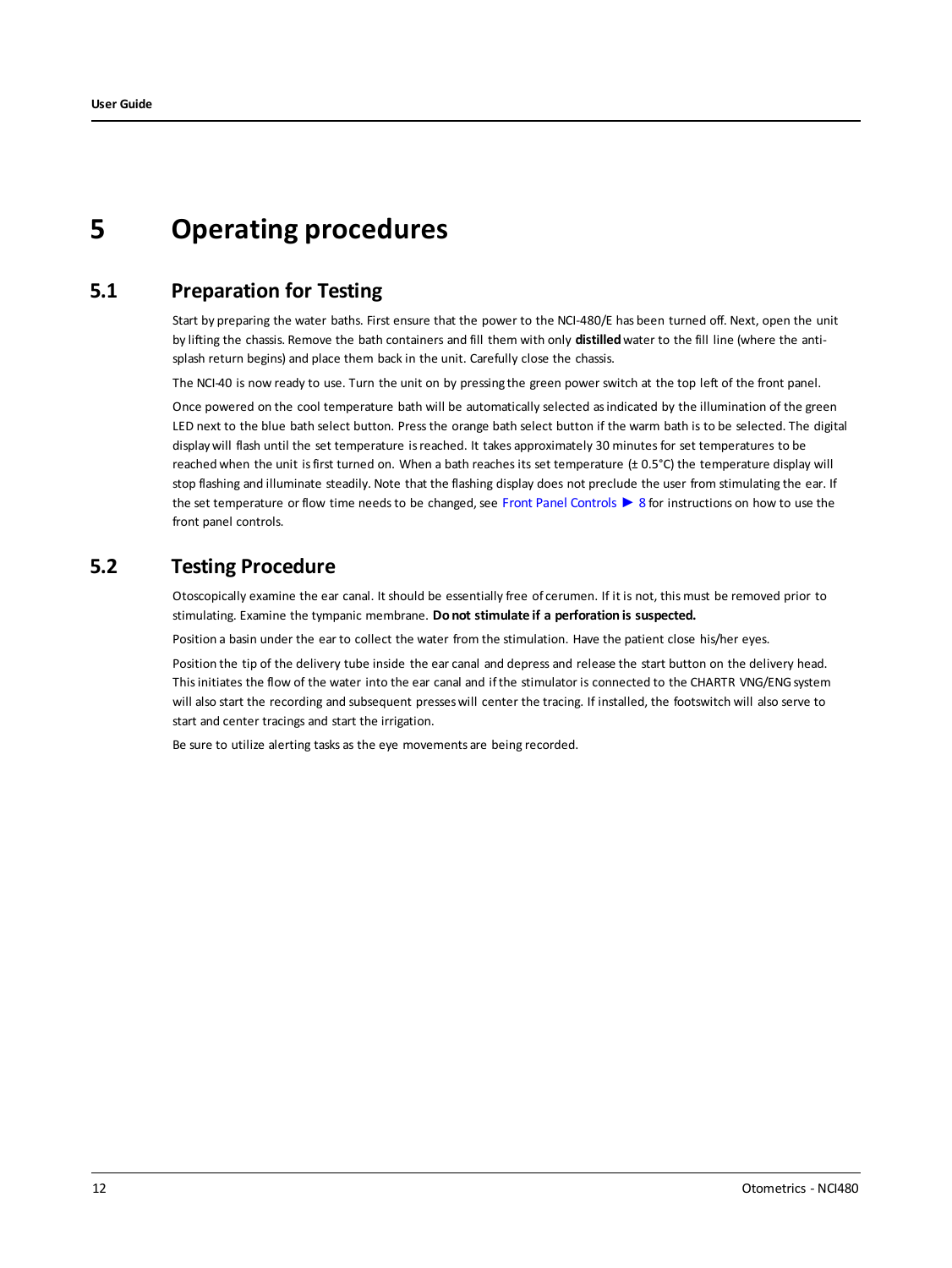## **6 Safety Features**

<span id="page-12-0"></span>Complete patient and operator safety has been considered of the utmost importance in the design ofthe unit. For this reason, a heavy duty, three-wire AC line cord and a "Hospital Grade" plug have been provided. **It isimperative that the instrument be properly grounded through this cable.** The round (third) pin ofthe plug is a chassis ground which must be connected to a good earth ground. Where only a two terminal AC socket is available, it is permissible to use a three-wire to two-wire adaptor, however, the green lead ofthe adaptor, which makes contact with the ground pin of the cable, must be connected to a good ground such as a cold water pipe or electrical conduit pipe.

The NCI-480/E hasthree fuses. The low amperage instrument fuse is located under the shroud on the top ofthe unit. The high amperage heater and pump fuses are located on the rear panel in the power entry module. This fusing scheme is provided for added equipment and patient protection.

Another area of concern is separating water from electrical components. The NCI-480/E positions all line voltage wiring and components in a chamber that is physically isolated from the water and tubing. Spillage of water or a break in tubing would not expose electrical components to water.

Should a failure occur which would cause the temperature of the bath to raise beyond safe limits, redundant safety features are provided. Temperature readout of the bath selected is always displayed. **Operatorsshould always visually check the temperature of the bath before administering a test.** Precision solid-state temperature sensors, independent ofthe temperature meter, control the cycling of the heaters. Therefore, a malfunction of the meter will not create an over-temperature situation. To back up the whole system, an over-temperature circuit is provided. This shuts down the heating and pumping circuitry in the event of an over-temperature situation in either bath.

An interlock switch isincorporated to turn offthe heaters and pumps when the chassis is opened. This feature offers the operator protection from accidental heater burns.

### **6.1 Manufacturer**

GN Otometrics A/S Hoerskaetten 9, 2630 Taastrup Denmark 16 +45 45 75 55 55 **45 45 75 55 59** www.otometrics.com

### **6.1.1 Responsibility of the manufacturer**

The manufacturer is to be considered responsible for effects on safety, reliability, and performance of the equipment only if:

- All assembly operations, extensions, re-adjustments, modifications or repairs are carried out by the equipment manufacturer or personnel authorized by the manufacturer.
- The electrical installation to which the equipment is connected complies with EN/IEC requirements.
- The equipment is used in accordance with the instructions for use.

The manufacturer reserves the right to disclaim all responsibility for the operating safety, reliability and performance of equipment serviced or repaired by other parties.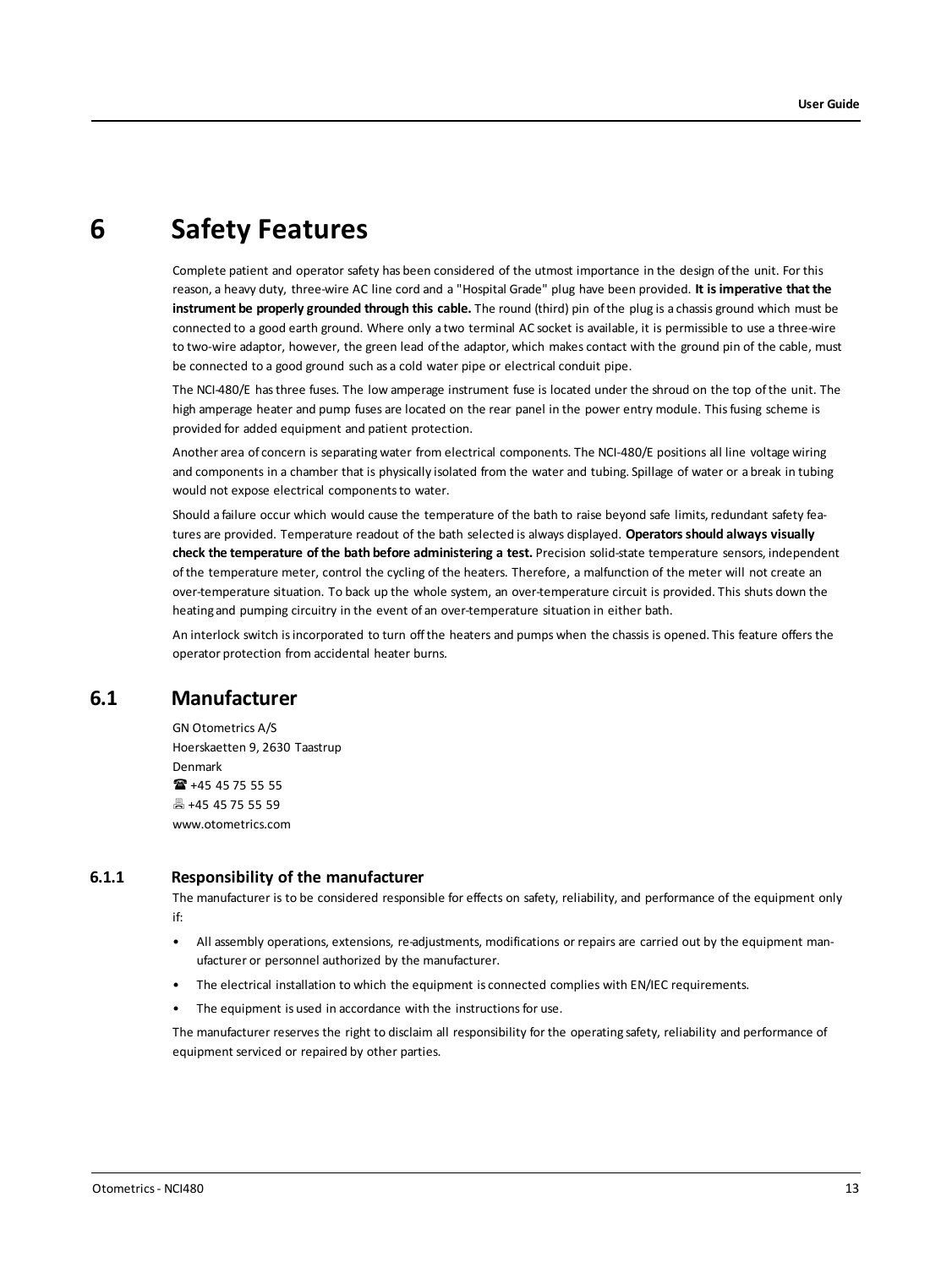## **7 Maintenance**

- <span id="page-13-0"></span>1. Use only pure, **distilledwater** in thisinstrument.
- 2. Schedule a weekly cleaning:
	- Empty both bath containers.
	- Wash them with soap and water. Rinse them thoroughly and dry them.
	- Using a clean, lint-free, damp cloth, wipe down the pumps, pump motors, heater coil, low water sensors, temperature sensors and cooling fan. Be sure that no dust, lint or other deposits are left behind on any of these componentsor in the bath containers.
	- Refill the bath containers with **distilled water** and place the unit back into service.
- 3. It will be necessary to change or sterilize the delivery tip frequently for sanitary reasons. Additional delivery tips can be obtained from GN Otometrics.
- <span id="page-13-1"></span>4. Two 10 Amp Slo-Blo fuses(5 Amp Slo-Blo for 240 VAC operation) are located in the power entry module on the back panel.

## **8 Disposal**



Electronic equipment covered by the Directive 2002/96/EC on waste electrical and electronic equipment (WEEE).

All electrical and electronic products, batteries, and accumulators must be taken to separate collection at the end of their working life. Thisrequirement applies in the European Union. Do not dispose ofthese products as unsorted municipal waste.

You can return your device and accessories to Otometrics, or to any Otometrics supplier. You can also contact your local authorities for advice on disposal.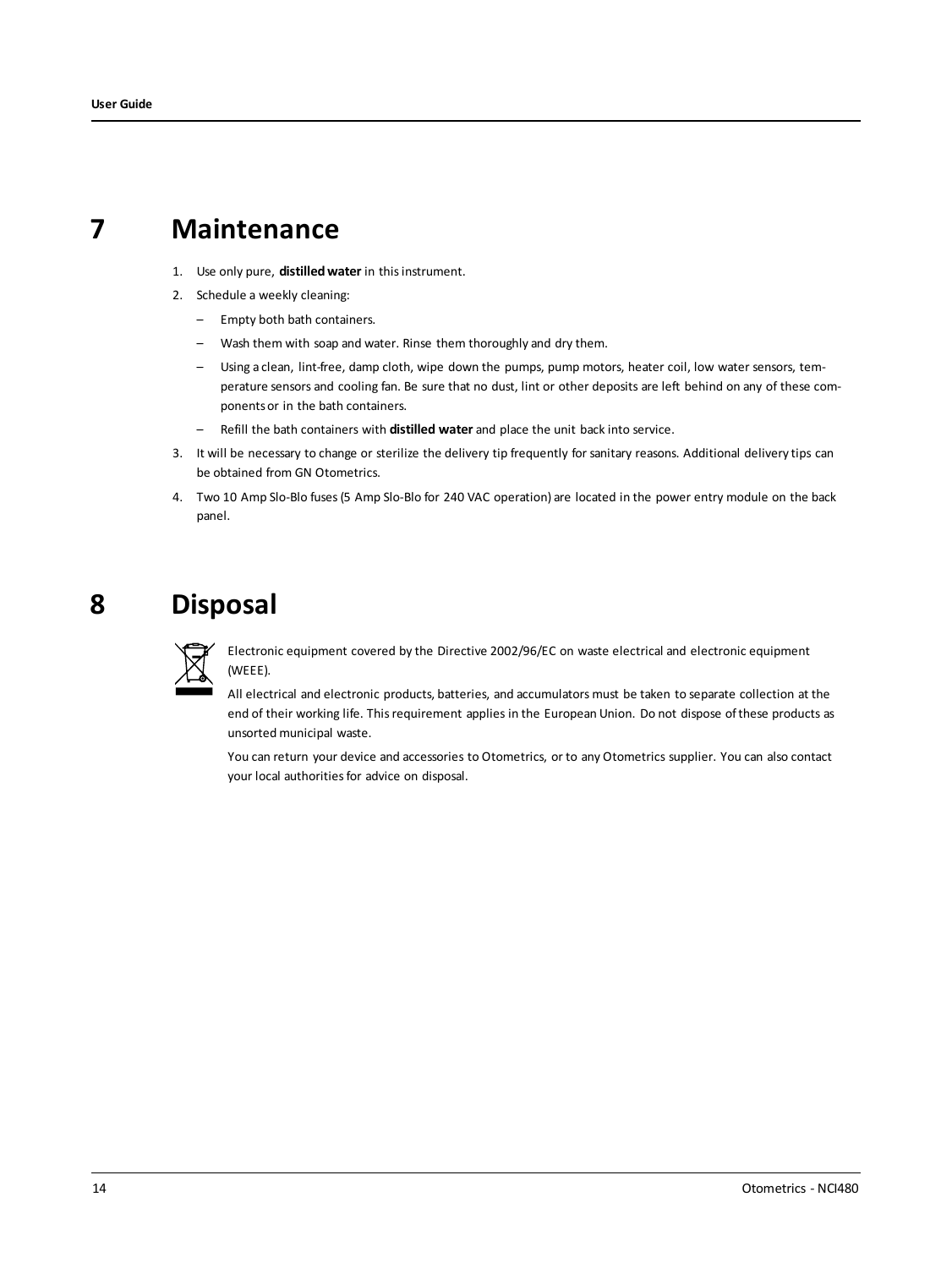## **9 Warranty**

<span id="page-14-0"></span>GN Otometrics warrants this instrument to be free of defects in material and workmanship for a period of two years from the date of shipment from the factory. Defects or deficiencies noted and brought to GN Otometrics' attention during the warranty period will be corrected, or, at GN Otometrics' discretion, the instrument will be replaced. Should repairs require transportation to the factory, such shipments will be made prepaid.

Exempted from this warranty are the following:

- A. Instruments not installed in accordance with the instructions in the manual.
- B. Instruments serviced by personnel other than those authorized by GN Otometrics.
- C. Instrumentsinvolved in accidents or which have been misused or improperly maintained. Thisincludes the use of water other than **distilled** water.

GN Otometrics shall not be liable for consequential damages or other damages beyond the costs associated with the repair and/or replacement during the warranty period of defective instruments.